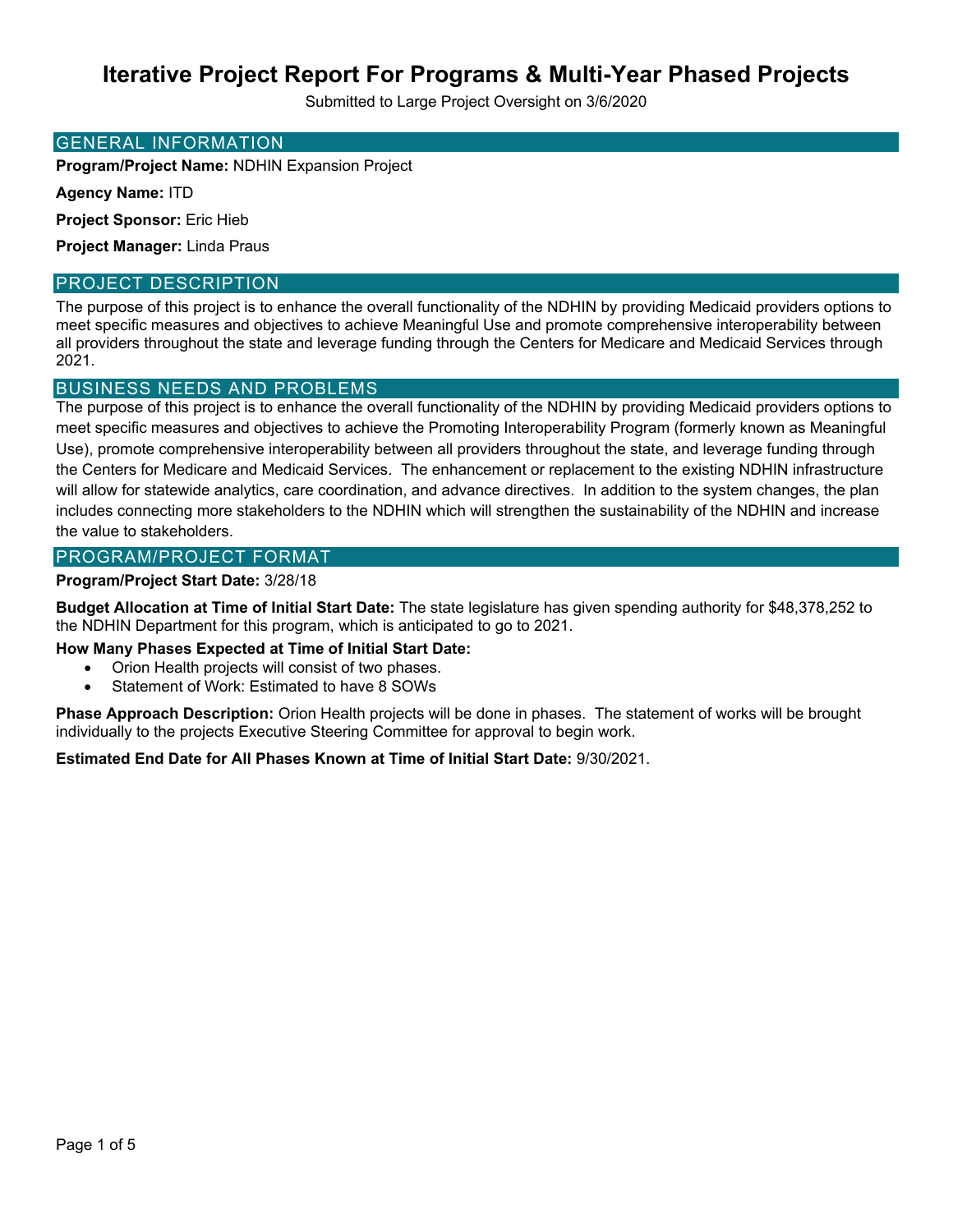Submitted to Large Project Oversight on 3/6/2020

### PROGRAM/PROJECT ROAD MAP

The program road map shows the high-level plan or vision for the program/projects/phases. It is intended to offer a picture of the lifespan of all the effort that is expected to be required to achieve the business objectives.

| Project/<br><b>Phase</b> | <b>Title</b>                                                 | <b>Scope Statement</b>                                                                                                                                                                                                                           | <b>Estimated</b><br><b>Months</b><br><b>Duration</b> | <b>Estimated Budget</b> |
|--------------------------|--------------------------------------------------------------|--------------------------------------------------------------------------------------------------------------------------------------------------------------------------------------------------------------------------------------------------|------------------------------------------------------|-------------------------|
| Project 1                | <b>NDHIN Orion</b><br>Phase I                                | Upgrade from the Rhapsody platform to the<br>Amadeus platform.                                                                                                                                                                                   | 8 months                                             | \$6,000,000             |
| Project 2                | <b>NDHIN Orion</b><br>Phase II                               | Add additional functionality: Utilization<br>Reports, Notification Alerts, Analytics and<br>Coordinate modules, and training.                                                                                                                    | 12 months                                            | \$3,100,000             |
| Project 3                | Phase III<br>Assessment<br>Statements of<br>Work             | Assessments being done on eMPI and eHPD,<br>SMHP, NDHIN Sustainability, Encounters<br>Notifications and Alerts.                                                                                                                                  | 17 months                                            | \$545,500               |
| Project IV               | Phase IV CRM<br>Tool<br>Implementation                       | Creating a database within MS Dynamics to<br>have one location to track NDHIN participants<br>and their activities.                                                                                                                              | 2 months                                             | \$79,000                |
| Project V                | Phase V Provider<br>Health<br>Assessment                     | Provide an assessment of the NDHIN<br>infrastructure in the ND Health Department of<br>Health.                                                                                                                                                   | 7 months                                             | \$186,000               |
| Phase VI                 | Phase VI ND<br><b>State Cancer</b><br>Registry<br>Assessment | Complete a technology assessment of the<br>North Dakota State Cancer Registry.                                                                                                                                                                   | Unknown<br>until planning<br>is completed            |                         |
| Phase VII                | Phase VII 42 CFR<br>Part 2<br>Assessment                     | Complete an assessment regarding the<br>acceptance of 42 CFR information.                                                                                                                                                                        | Unknown<br>until planning<br>is completed            |                         |
| Phase VIII               | Phase VIII QCDR<br>Assessment                                | Planning activities required to expand the<br>current capabilities of the North Dakota Health<br>Information Network (NDHIN) to meet CMS<br>requirements to become a Qualified Clinical<br>Data Registry (QCDR) and data aggregator<br>for CPC+. | Unknown<br>until planning<br>is completed            |                         |

**Notes:**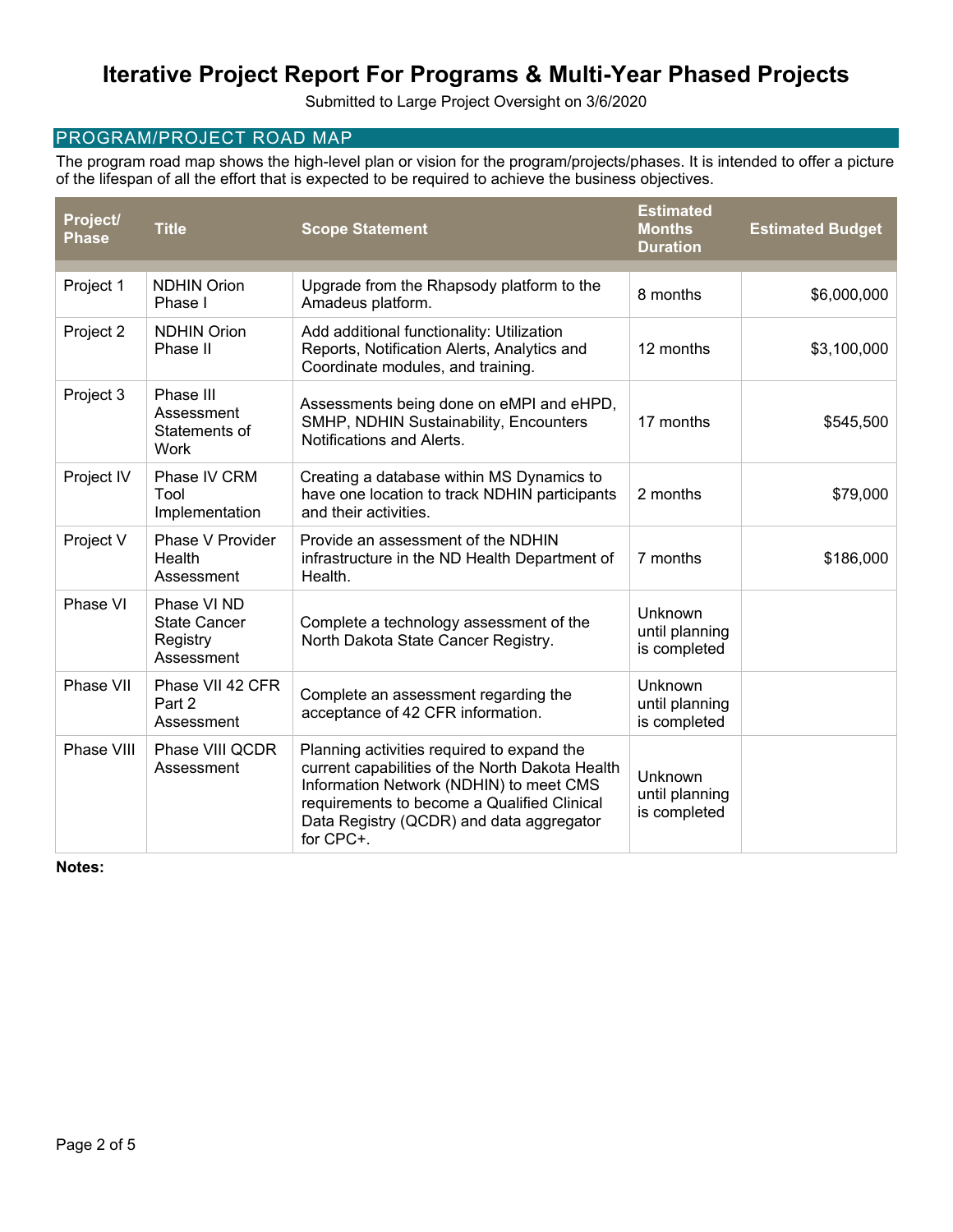Submitted to Large Project Oversight on 3/6/2020

### PROJECT BASELINES

The baselines below are entered for only those projects or phases that have been planned. At the completion of a project or phase a new planning effort will occur to baseline the next project/phase and any known actual finish dates and costs for completed projects/phases will be recorded. The iterative report will be submitted again with the new information.

| Project/<br><b>Phase</b>                              | Program/<br><b>Project</b><br><b>Start Date</b> | <b>Baseline</b><br><b>Execution</b><br><b>Start Date</b> | <b>Baseline</b><br><b>End Date</b> | <b>Baseline</b><br><b>Budget</b> | <b>Actual</b><br><b>Finish</b><br><b>Date</b> | <b>Schedule</b><br><b>Variance</b> | <b>Actual Cost</b> | <b>Cost</b><br><b>Variance</b> |
|-------------------------------------------------------|-------------------------------------------------|----------------------------------------------------------|------------------------------------|----------------------------------|-----------------------------------------------|------------------------------------|--------------------|--------------------------------|
|                                                       |                                                 |                                                          |                                    |                                  |                                               |                                    |                    |                                |
| <b>NDHIN</b><br>Orion<br>Phase I                      | 7/2/18                                          | 7/2/18                                                   | 2/20/19                            | \$5,937,117.53                   | 6/7/19                                        | 69%                                | \$5,706,805.13     | $1\%$                          |
| <b>NDHIN</b><br>Orion<br>Phase II                     | 4/4/19                                          | 4/4/19                                                   | 4/6/19                             | \$3,051,000.00                   |                                               |                                    |                    |                                |
| Phase III<br>Assessme<br>nt<br>Statement<br>s of Work | 10/14/19                                        | 11/27/19                                                 | 3/17/21                            | \$602,500.00                     |                                               |                                    |                    |                                |

#### **Notes:**

NDHIN had chosen not to re-baseline the phase I project schedule therefore closing out in a red status.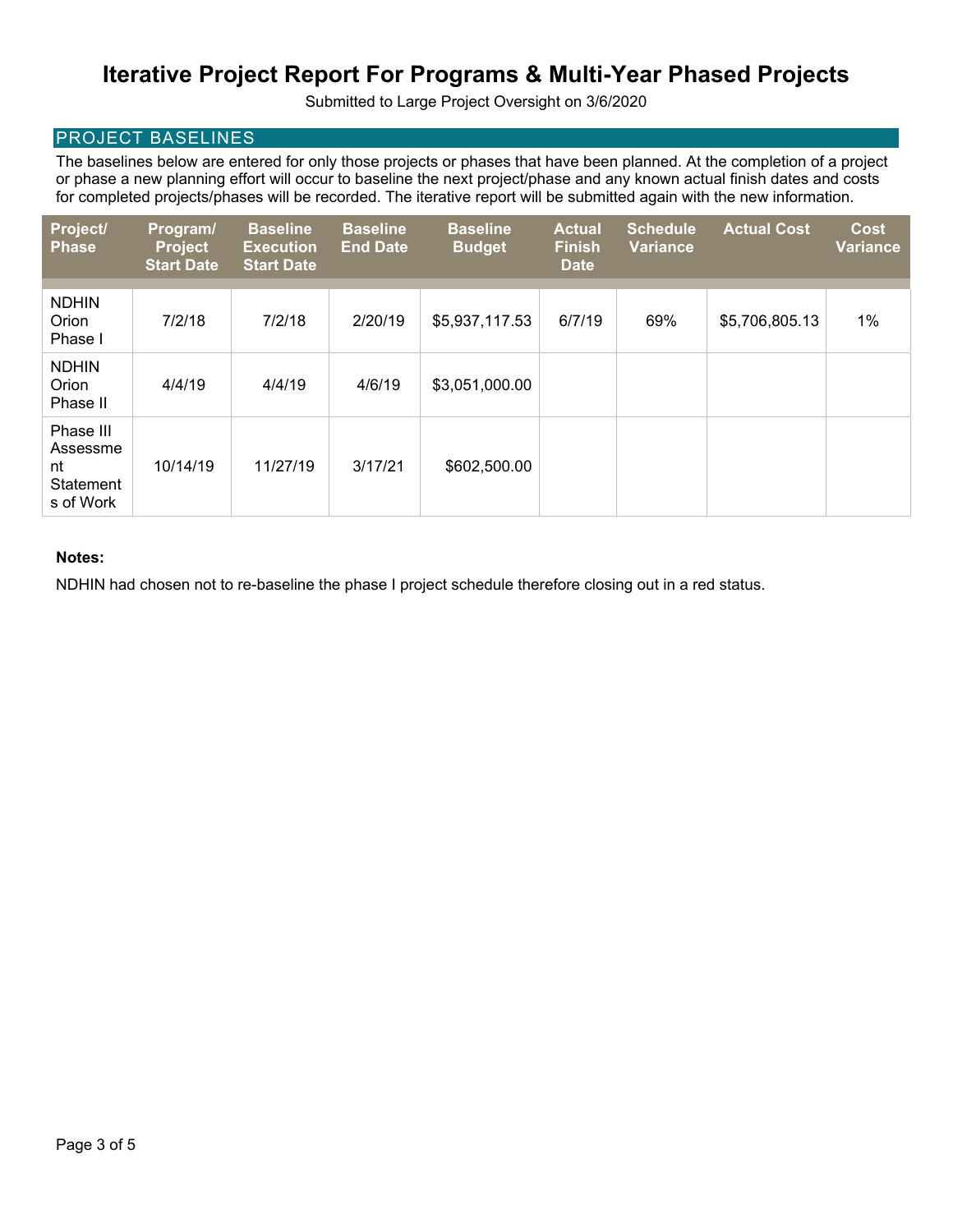Submitted to Large Project Oversight on 3/6/2020

## **OBJECTIVES**

| Program | <b>Business Objective</b>                                                                                                                                                      | <b>Measurement Description</b>                                                                                                   | Met/<br><b>Not Met</b> | <b>Measurement Outcome</b>                                                               |
|---------|--------------------------------------------------------------------------------------------------------------------------------------------------------------------------------|----------------------------------------------------------------------------------------------------------------------------------|------------------------|------------------------------------------------------------------------------------------|
| Program | Expand the data<br>repository capability to<br>allow for the storage of<br>medications.                                                                                        | At project completion NDHIN can<br>store medication data                                                                         | Y                      | NDHIN will add a significant<br>data element in the expansion<br>of the data repository. |
| Program | Create a statewide data<br>analytics platform.                                                                                                                                 | At project completion have we<br>implemented a statewide<br>analytics platform                                                   |                        |                                                                                          |
| Program | Host a statewide care<br>coordination platform.                                                                                                                                | At project completion have we<br>implemented a statewide care<br>coordination platform                                           |                        |                                                                                          |
| Program | <b>Health Care Directive</b><br>Repository.                                                                                                                                    | At project completion the<br>repository will be connected to<br>the NDHIN                                                        |                        |                                                                                          |
| Program | Expand the data<br>repository capability.                                                                                                                                      | At project completion NDHIN has<br>a process of storing information<br>in a repository                                           |                        |                                                                                          |
| Program | Allow for participation of<br>behavioral health<br>provider, payers, and<br>ancillary healthcare<br>provides (e.g.<br>chiropractors, dentists,<br>and home health<br>workers). | NDHIN has the functionality to<br>allow these stakeholders to use<br>the NDHIN in accordance with<br>laws, rules and regulations |                        |                                                                                          |
| Program | Comprehensive<br>interoperability between<br>all providers throughout<br>the state.                                                                                            | NDHIN participants are<br>successfully meeting program<br>requirements                                                           |                        |                                                                                          |